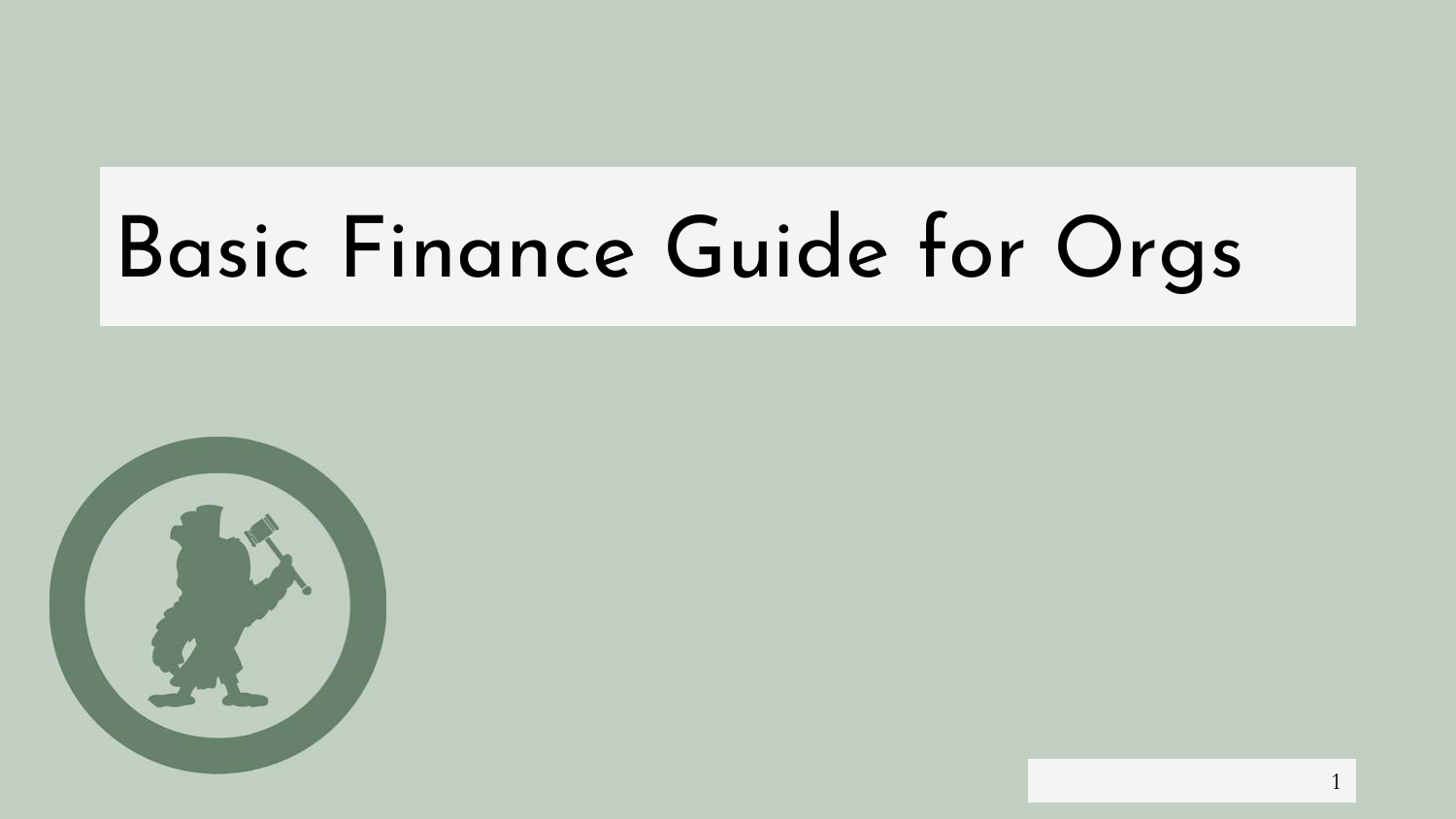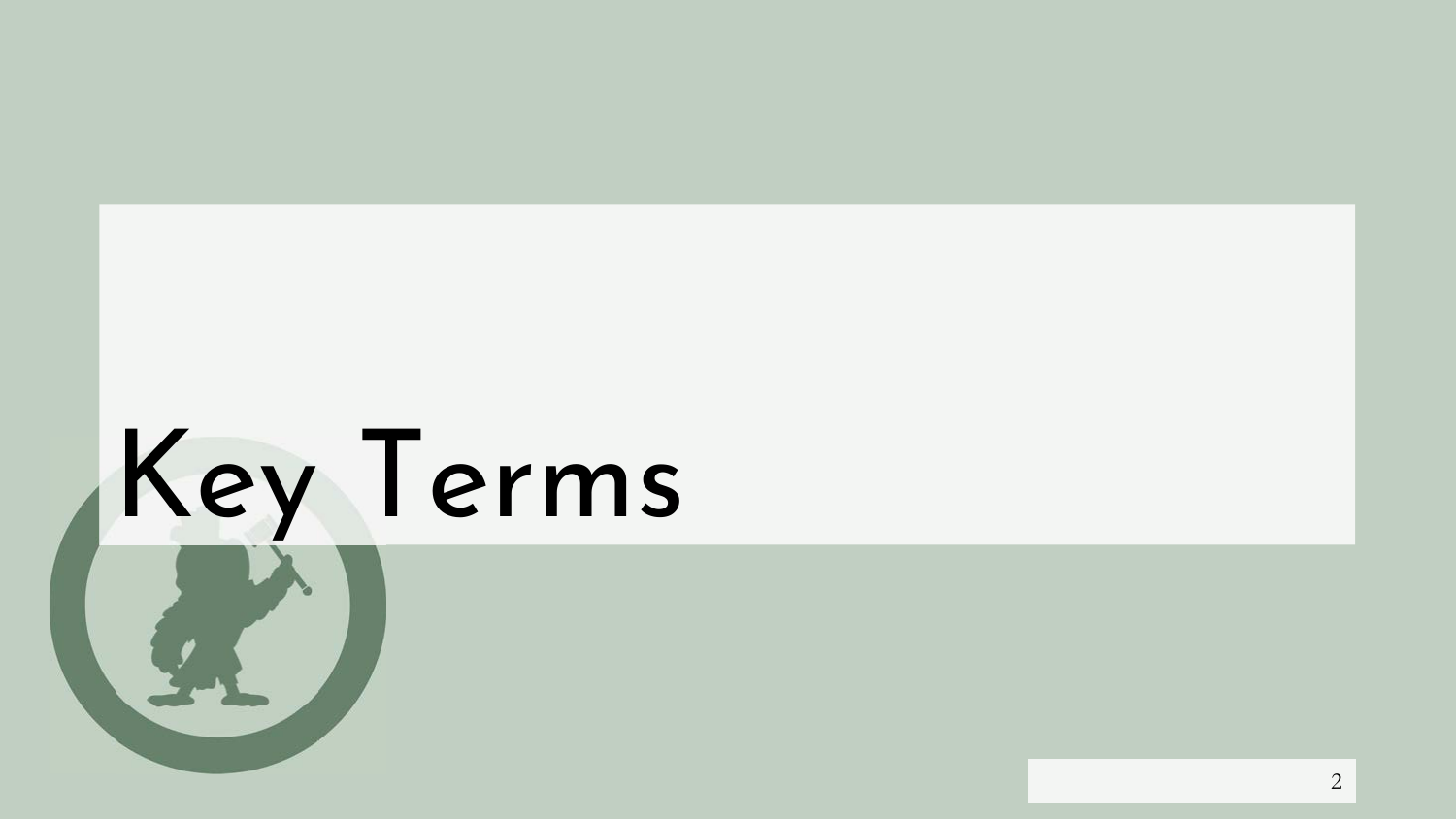#### Student Club Account

- ★ Sometimes referred to as an Org Account ★ This is a bank account for your student organization  $\star$  It is a 9-digit account number (1-####-2320) ○ Student Officers can find this number by going to the Whitt for assistance
	- Almost all student organization accounts end with a 2320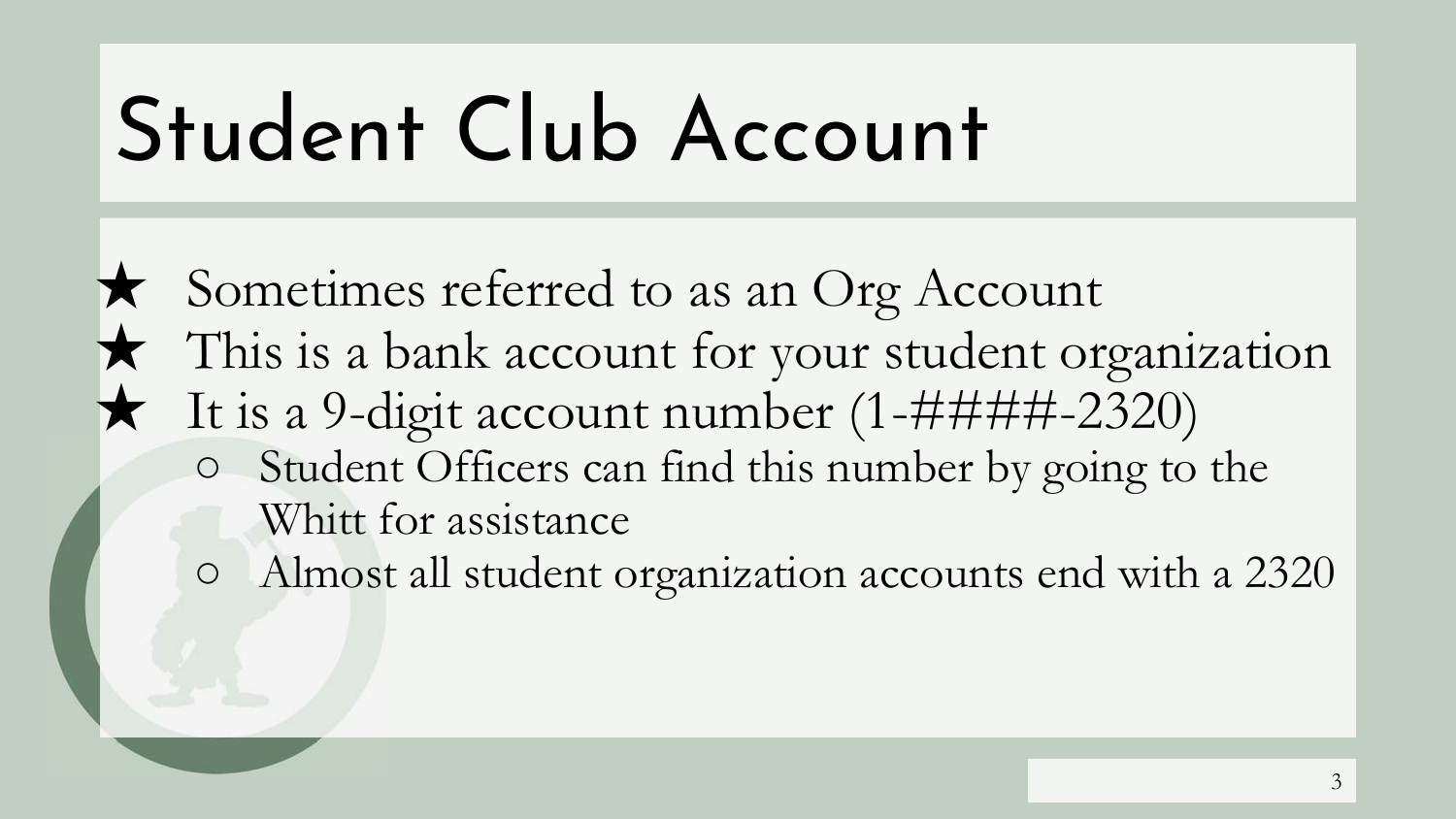#### Signature Card

★ An organization signature card has 3 possible officer signatures including: President, Treasurer, and one other officer. A signature card is how you access your account. It also includes an advisor and co advisor signature spot.  $\star$  No one that is not on the signature card can pull out money out of your account. Make sure the officers are knowledgeable about all business office procedures to be on the signature card.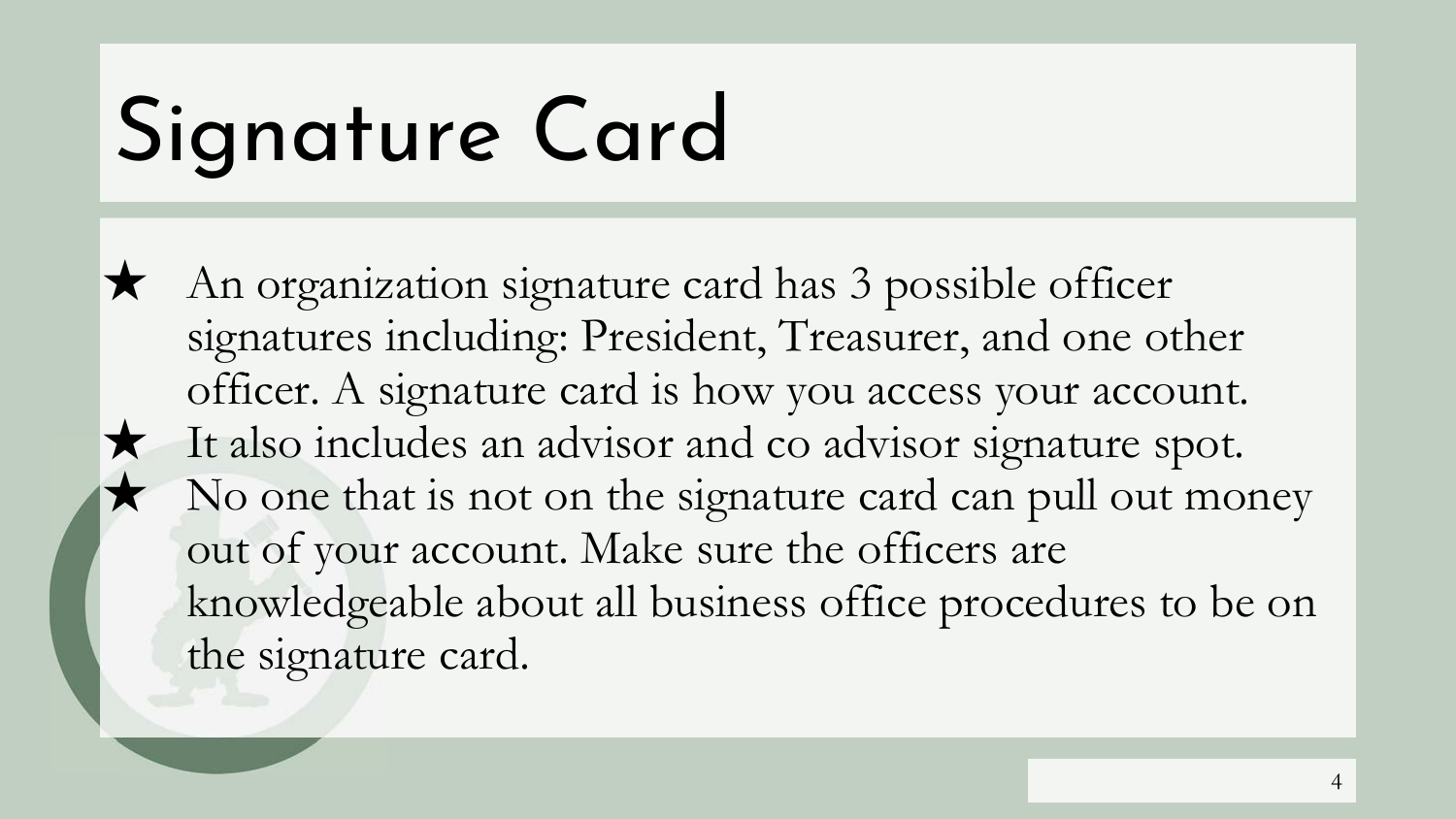#### Cash Advance Request (CAR)

★ Requested through the Business Office, a CAR allows an officer to take out a maximum of \$200 to purchase items needed Absolutely no vendor/service can be paid in cash Needs advisor and a second officer's signature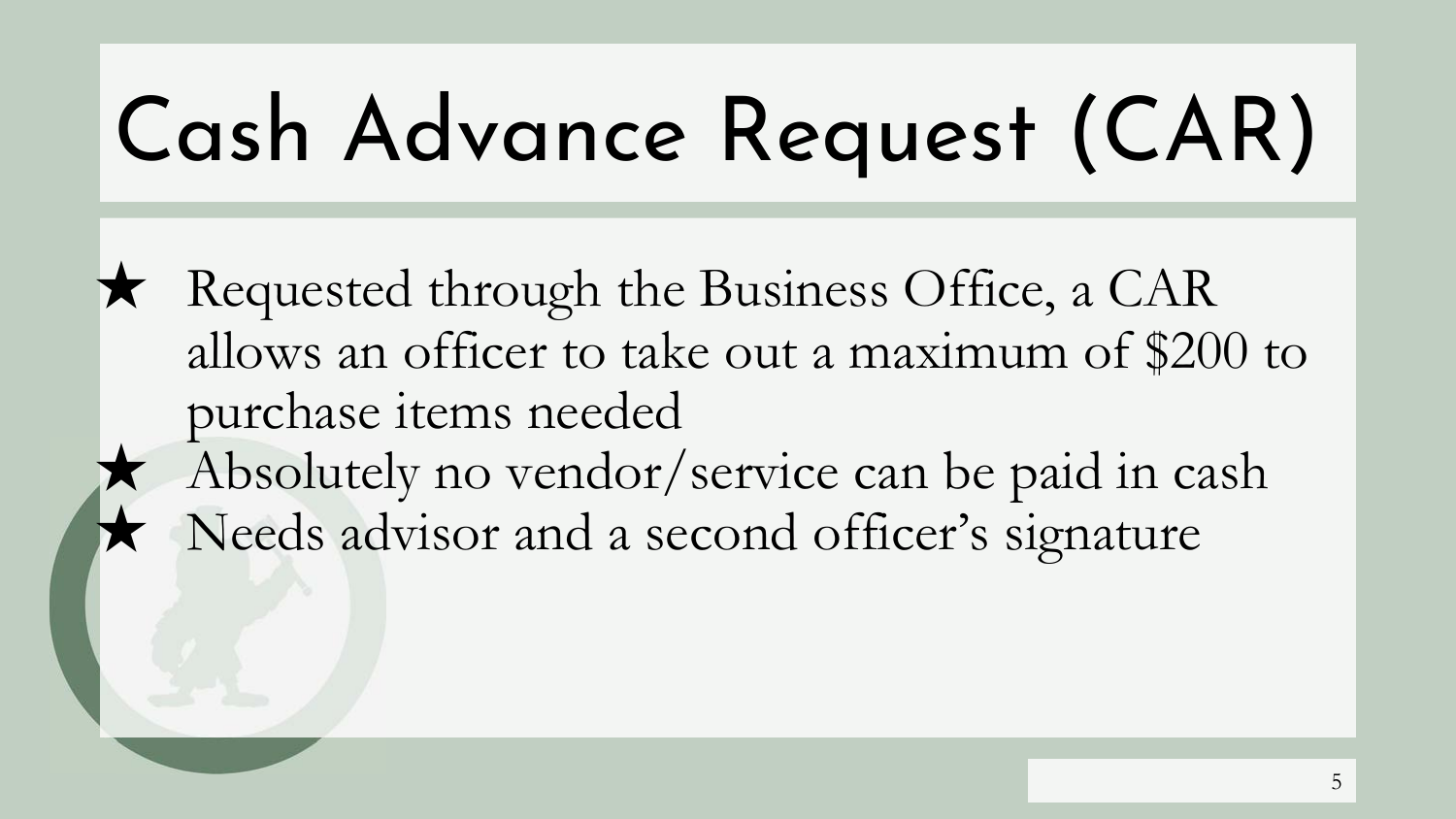#### Check Request

- ★ Used for vendor/service payments Original invoice from vendor needed ★ Three forms are necessary for a vendor to be given a check
	- W-9 Form
	- Vendor Profile Form
	- Vendor Questionnaire Form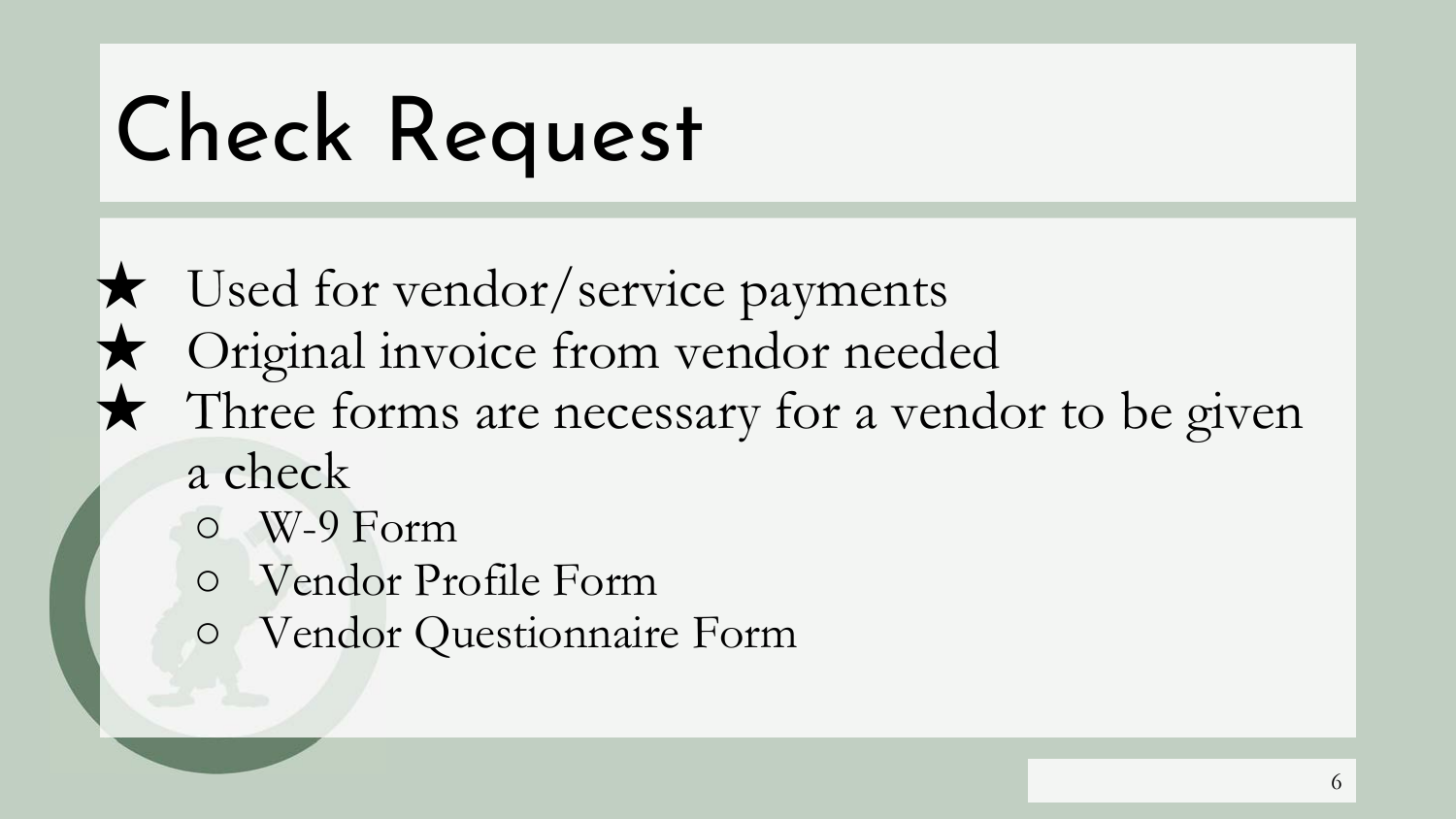#### Reconciliation/Reimbursement

- ★ Original receipts are REQUIRED ★ All unspent money should be returned to the Business Office
	- If you spent more than you requested, then you will have to be reimbursed
- ★ Needs advisor and a second officer's signature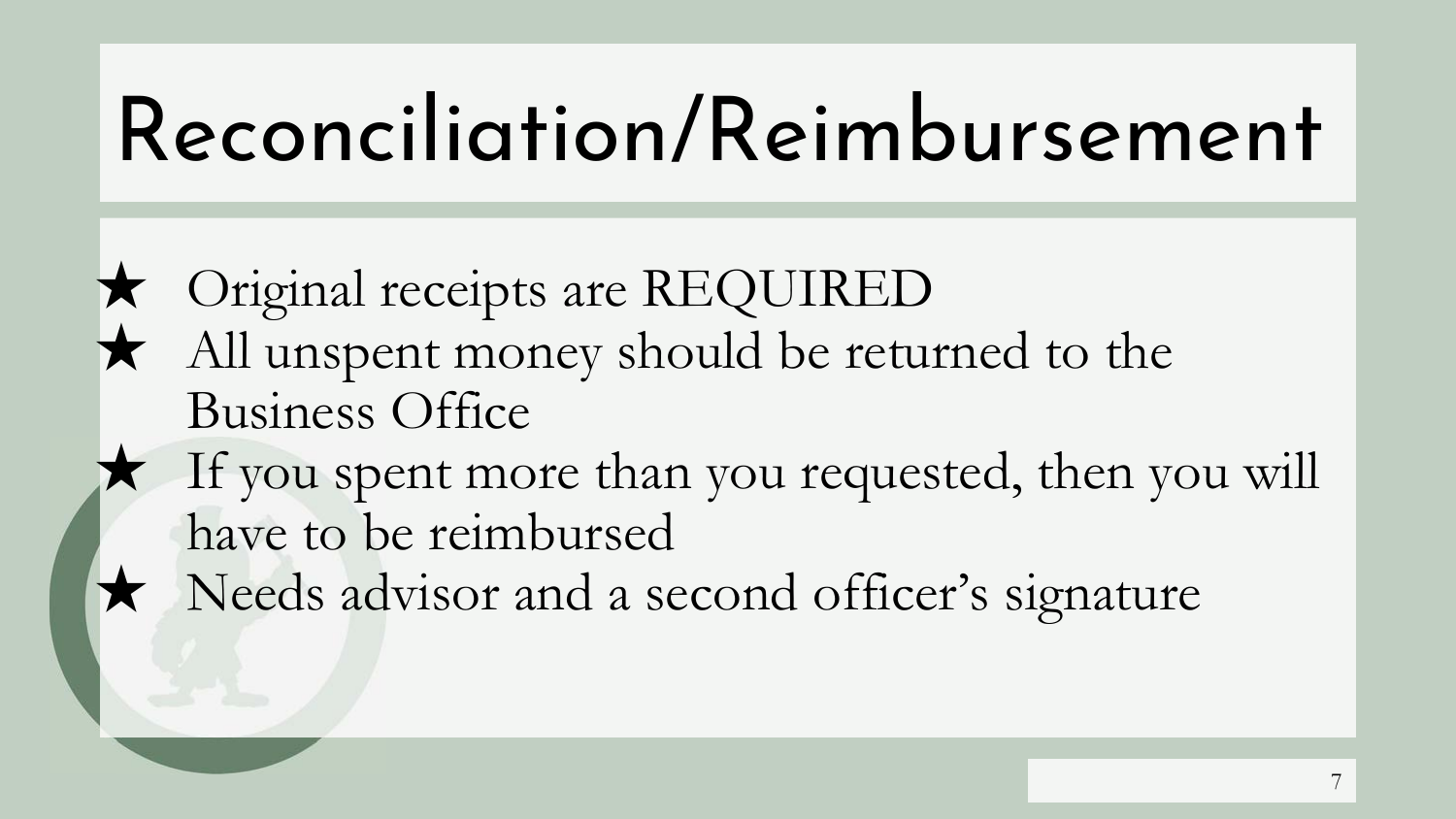#### Places to Find These Forms

★ aswu.woodbury.edu/organizationforms ★ ASWU Pool House Magazine Holder ★ Whitten Center, SORC, ask the front desk if you are unsure where this area is. Signature cards can be requested by Michelle Sidney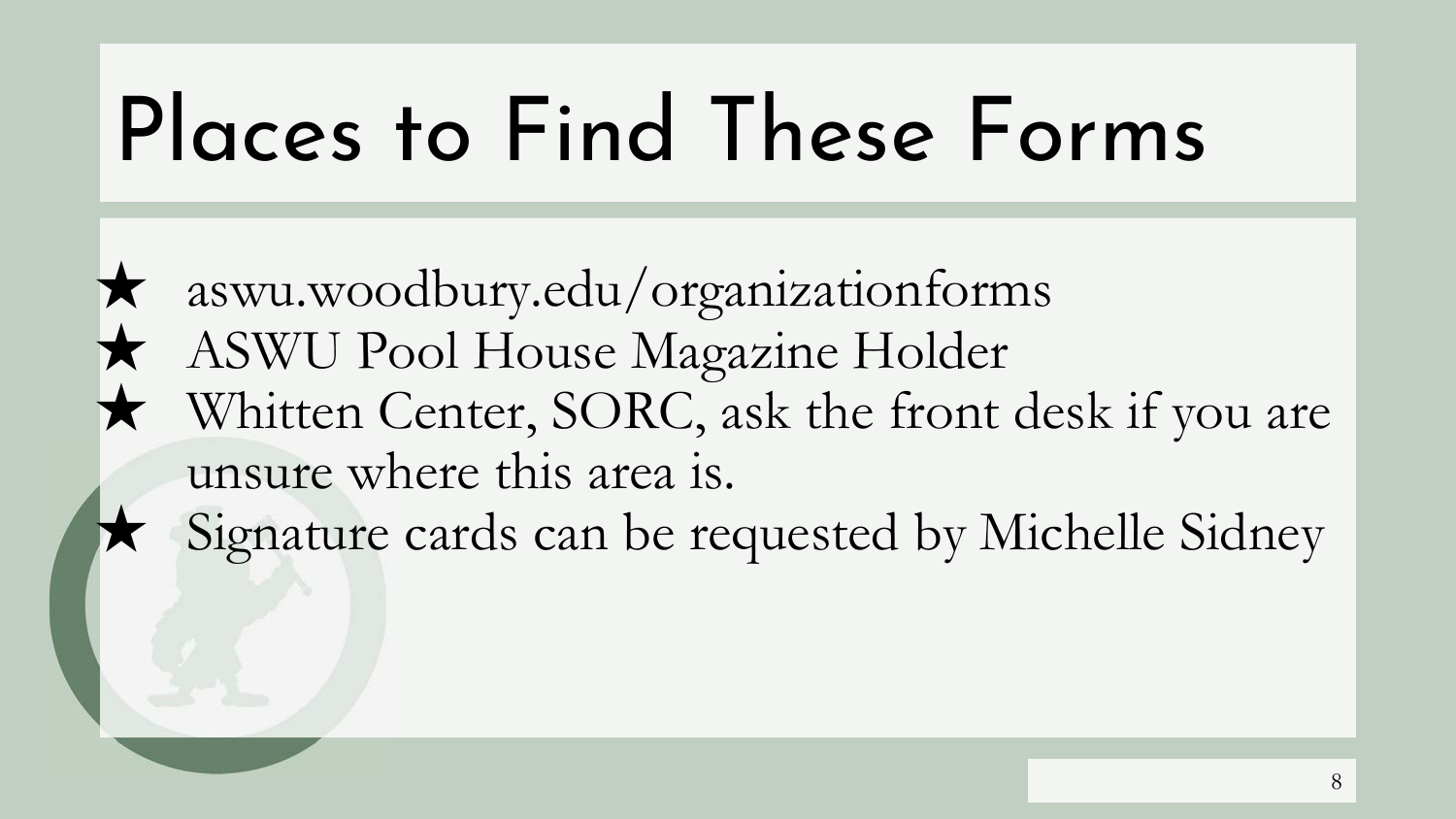# Funding Options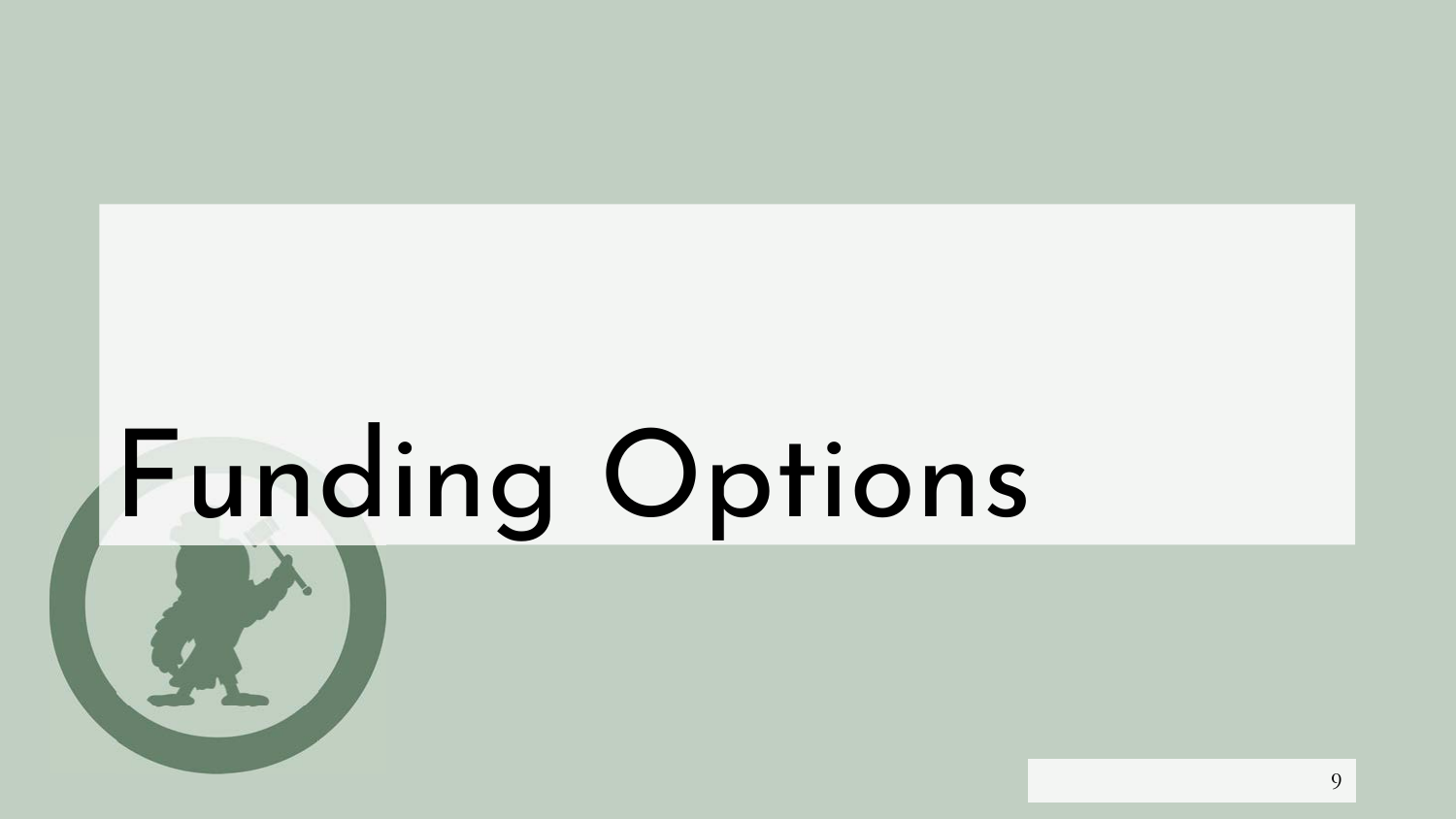#### Organizations Allocations Committee (OAC)

 $\star$  85% of the event budget is funded from OAC  $\star$  15% is out of the student org account ★ Can always request additional funding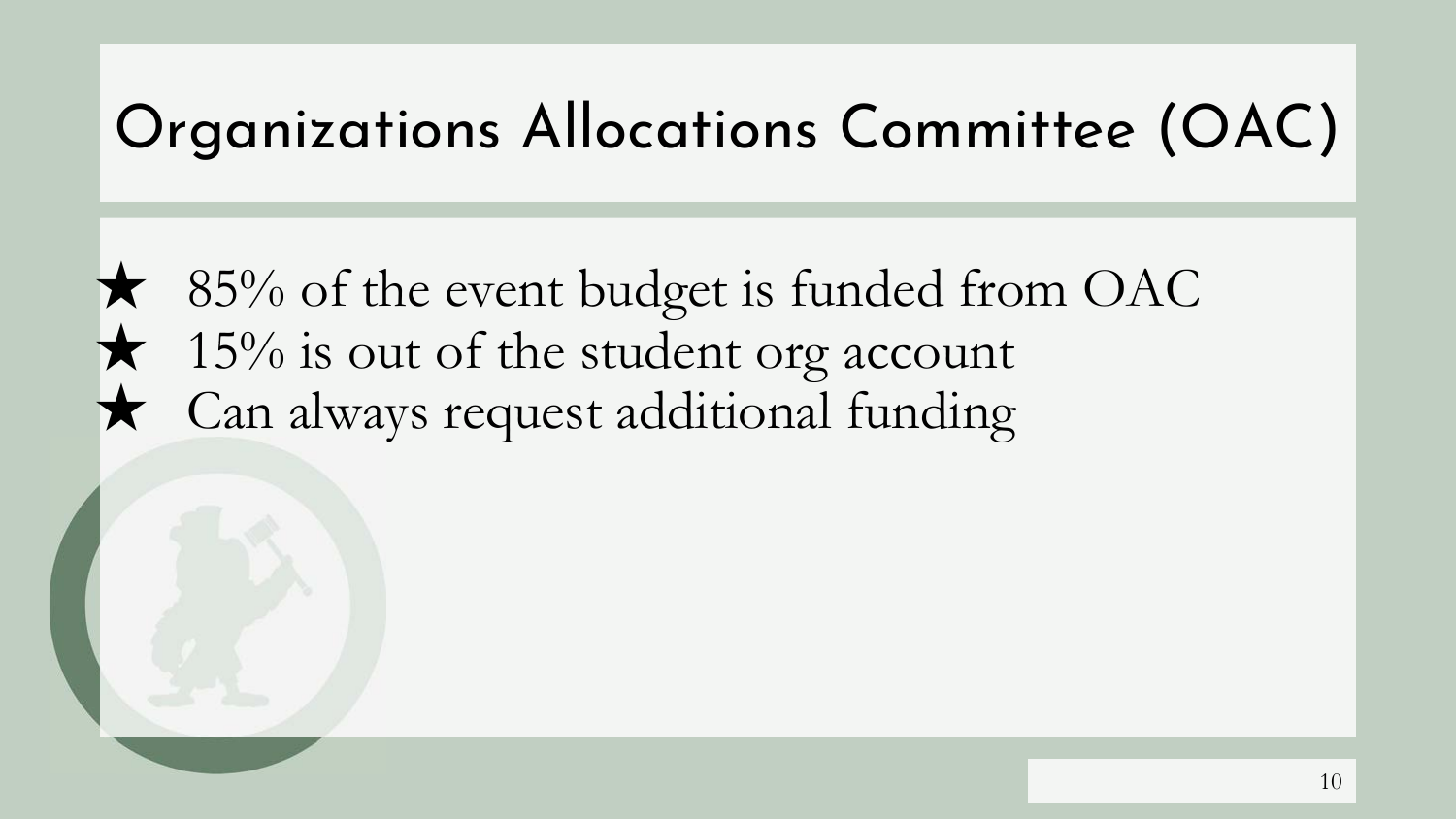#### Fundraising

★ If fundraising on campus, go to the Whitt for assistance on how to handle on campus fundraising ★ If fundraising off campus, go to the Office of Advancement for assistance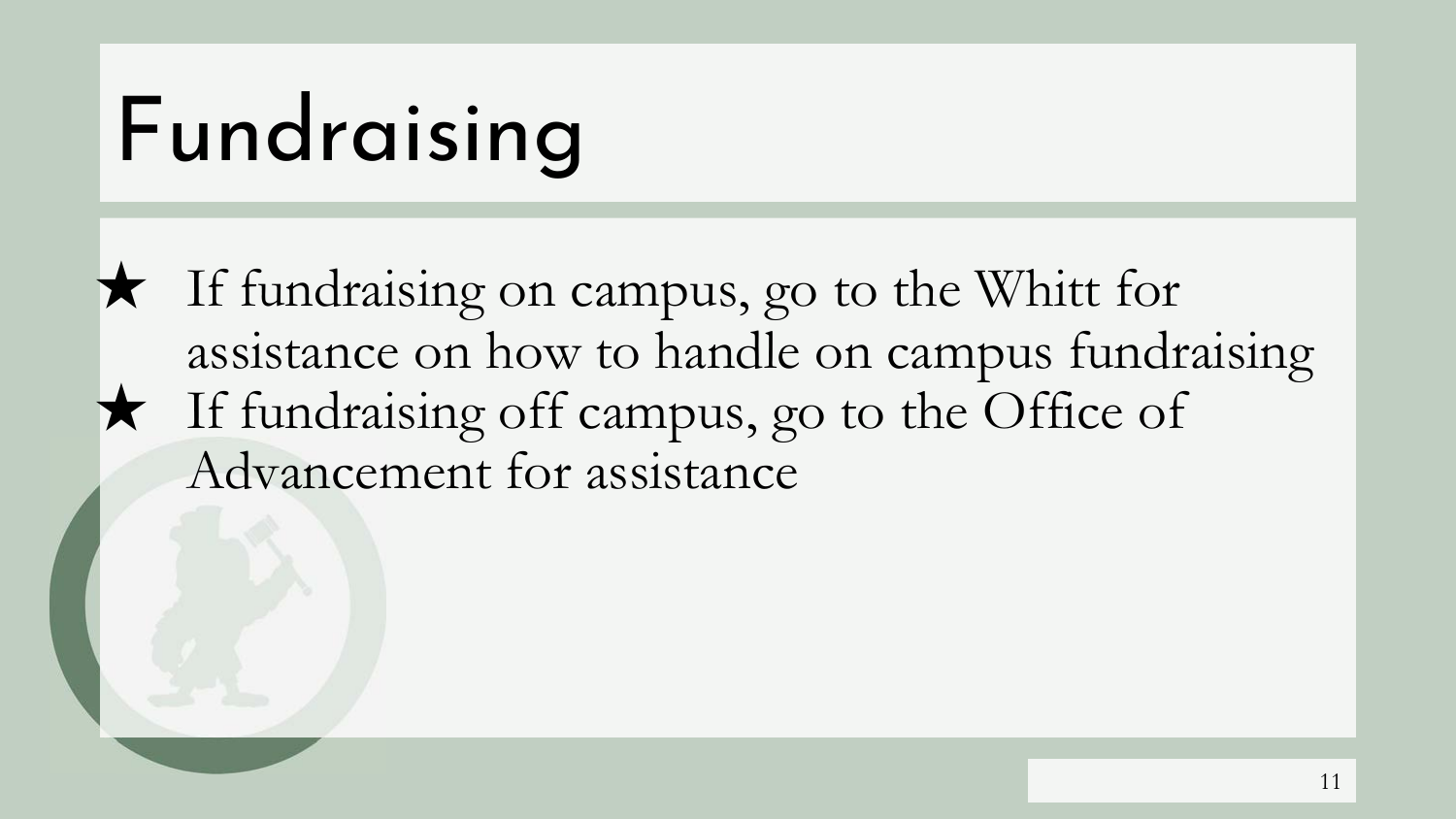#### Other Sources of Funding

★ If the student organization can prove that it positively impacts students within a major/school, consider speaking to faculty/admin of the department to propose funding. ★ Look for opportunities ○ Incentives are sometimes offered by ASWU ■ Tabling, Perfect Attendance, etc.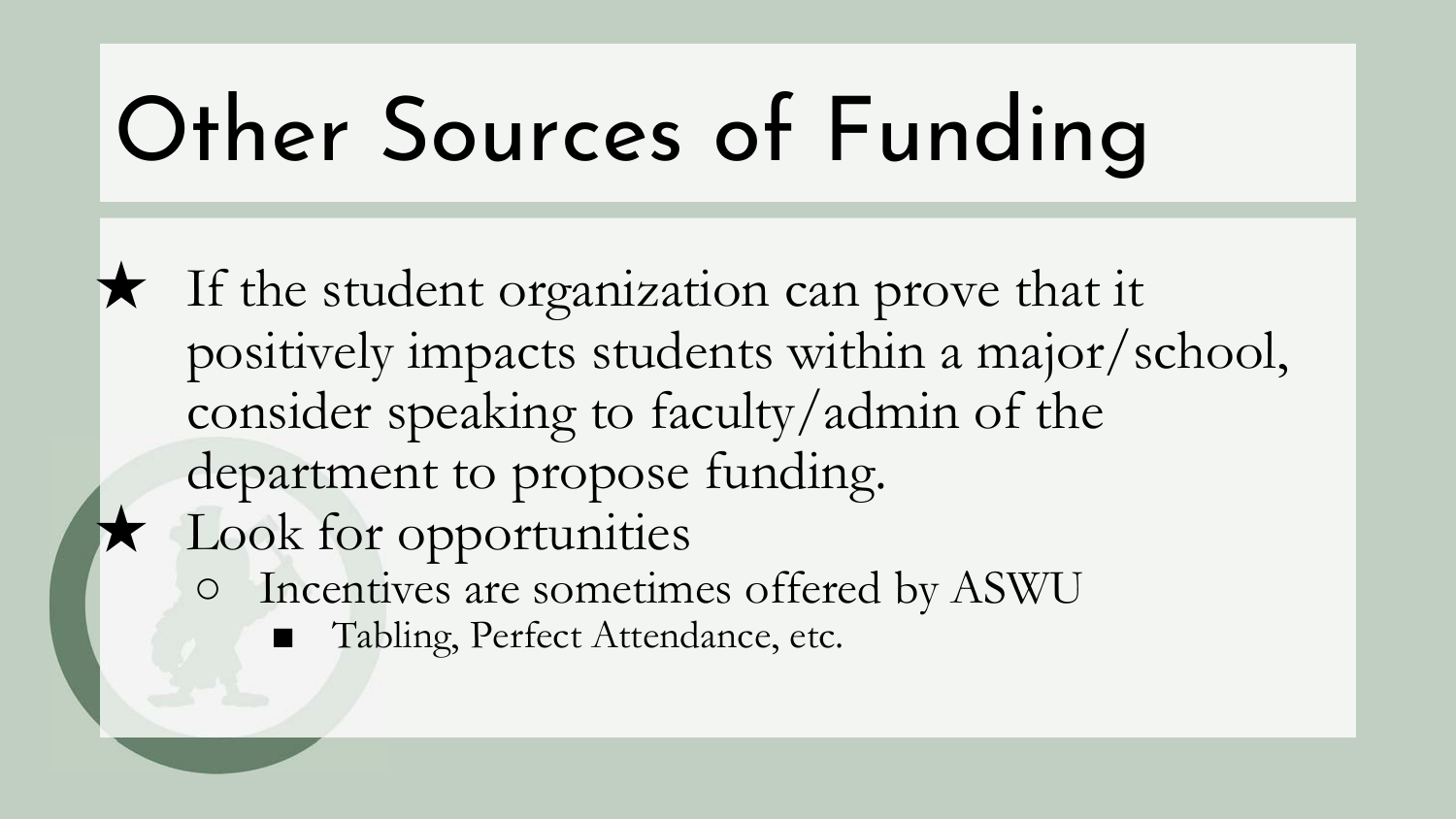![](_page_12_Picture_0.jpeg)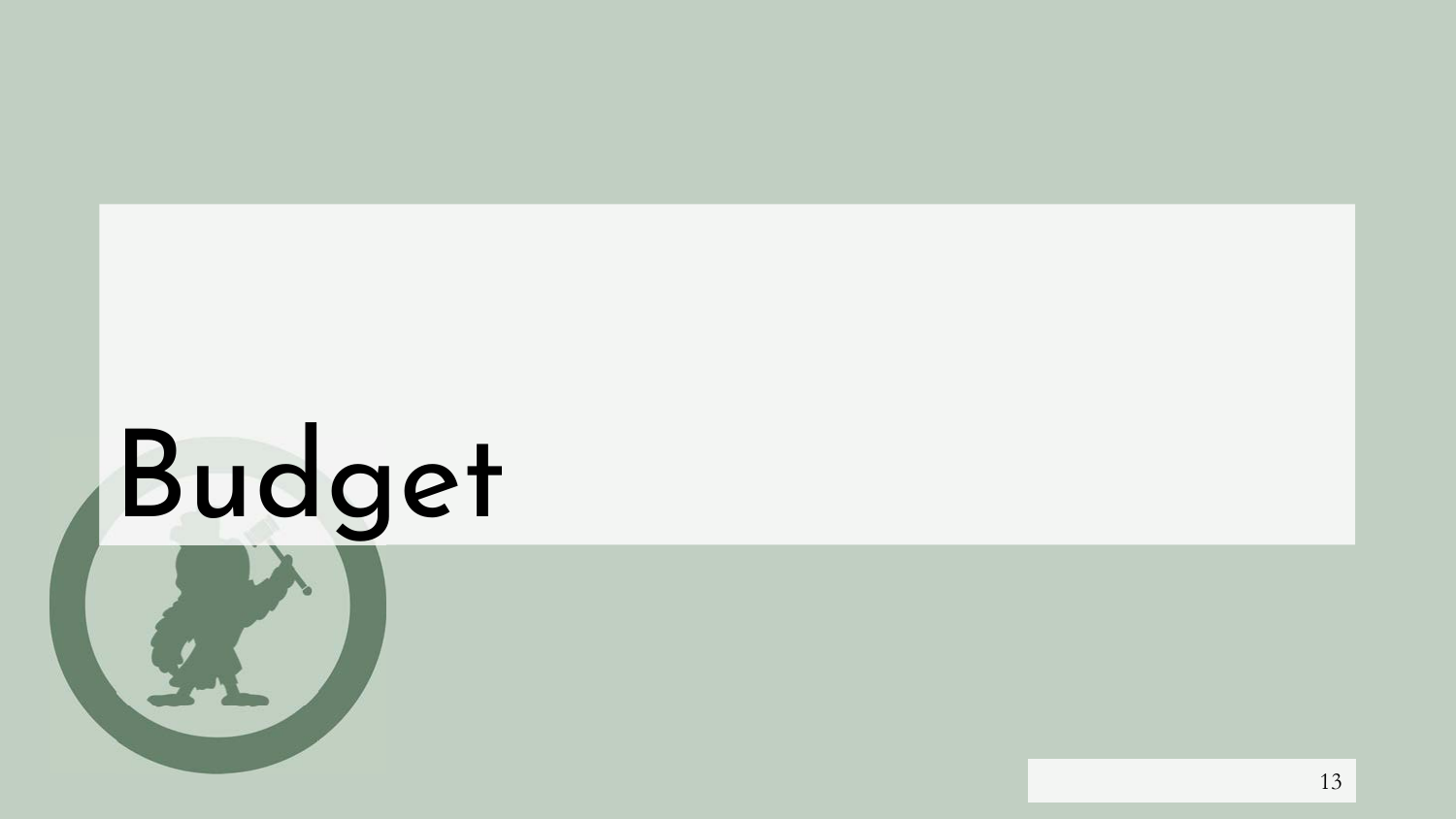#### Start Early

- ★ At the beginning of the semester, set a budget for the year/semester
- ★ Have everyone work and develop a reasonable budget within the org's means
	- A place to start can be setting a budget per position based on their position responsibilities
	- Reference past budgets if they are available to you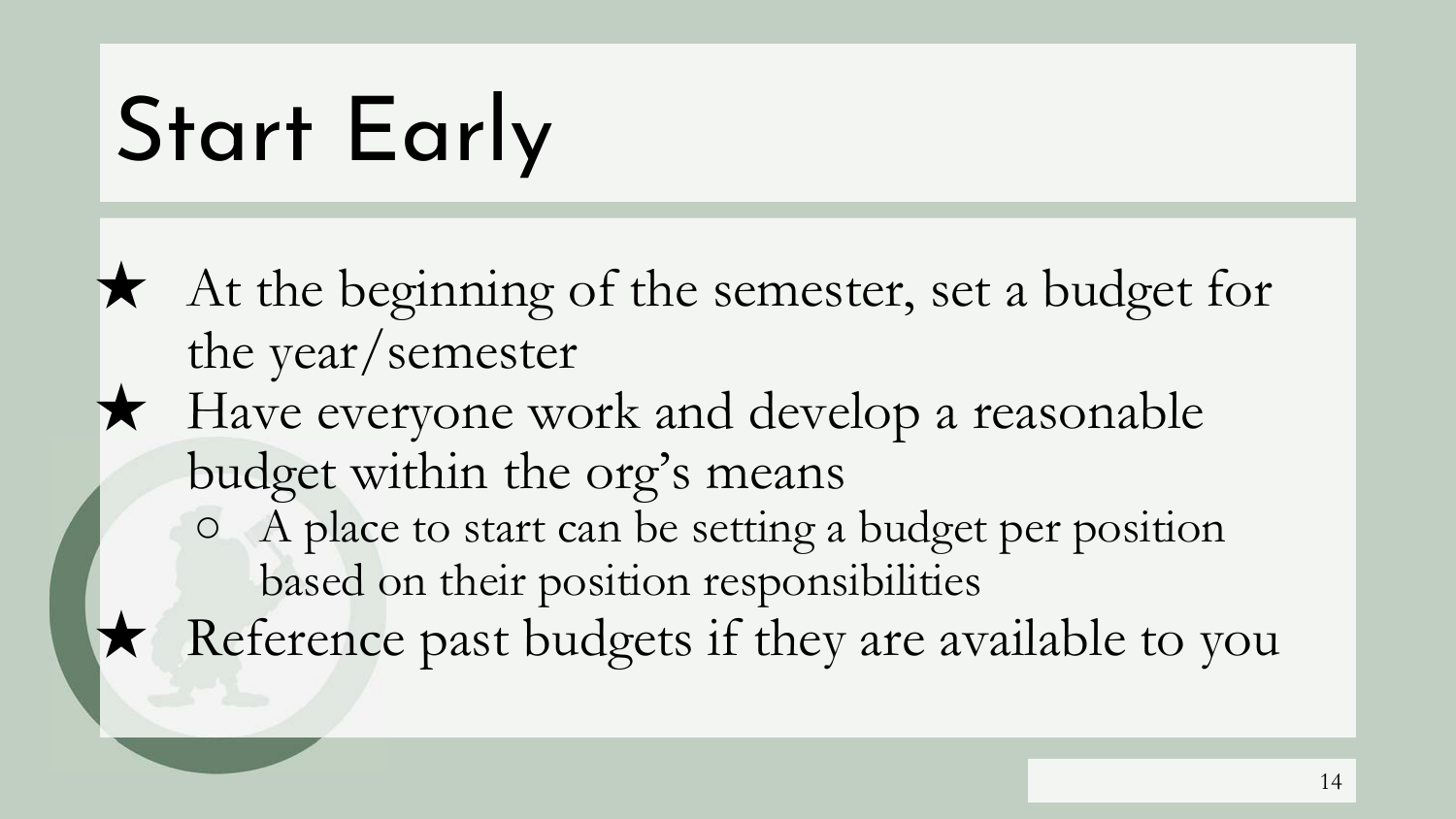#### Creating a Budget

- ★ The biggest areas to consider are marketing, recruitment, and retention.
- ★ Marketing your organization will lead to recruitment efforts through events and tabling. After you have members it is important to keep members through appreciation.
- From there, work your way down while considering your members wants and aspirations for the organization.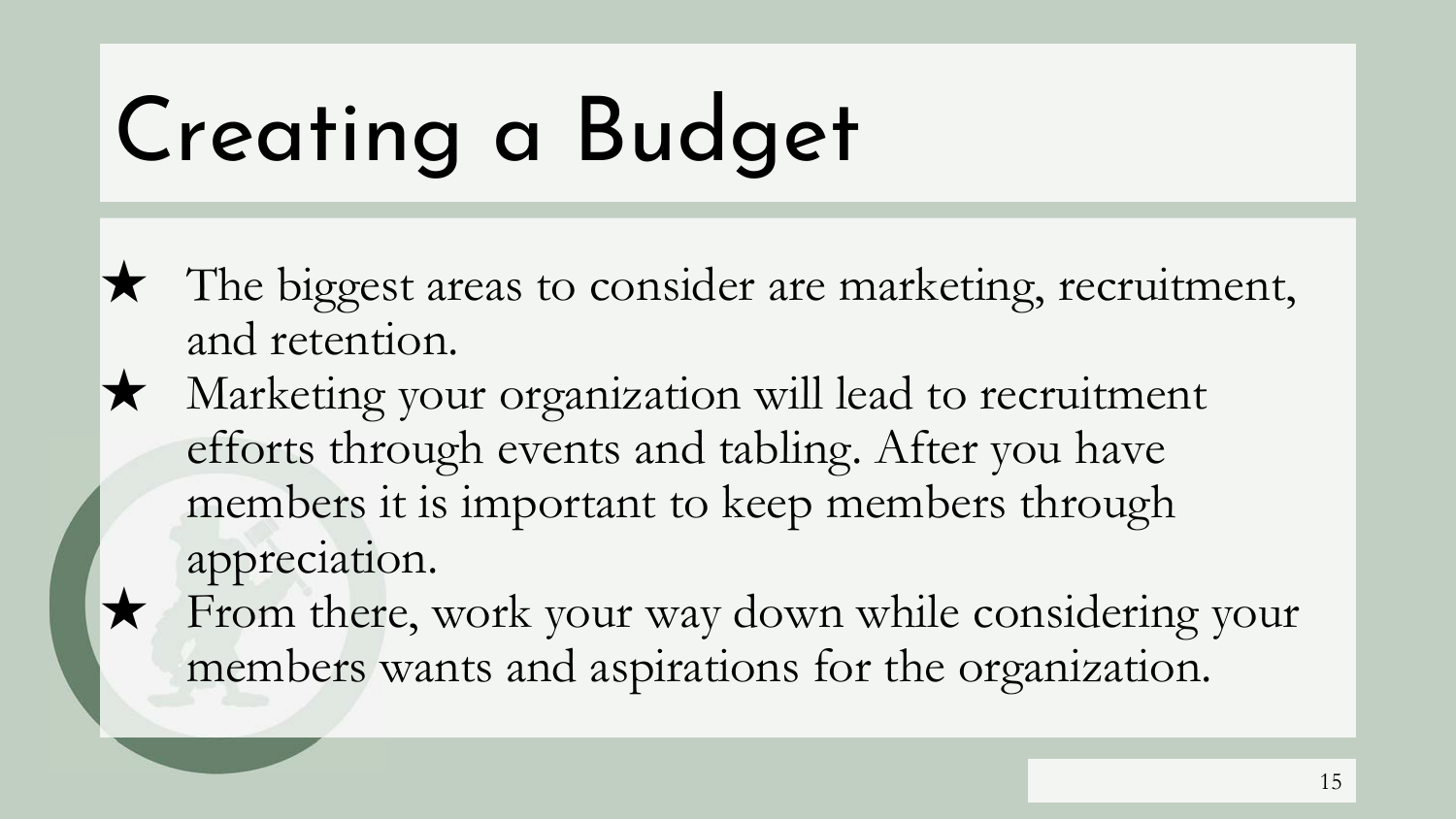#### Maintaining a Budget

★ Determine sources of funding ★ Estimate expenses for org events ○ Includes food, drinks, supplies, entertainment, etc. ★ Plan in advance ★ Stay within set budget ★ Budgets can change throughout the semester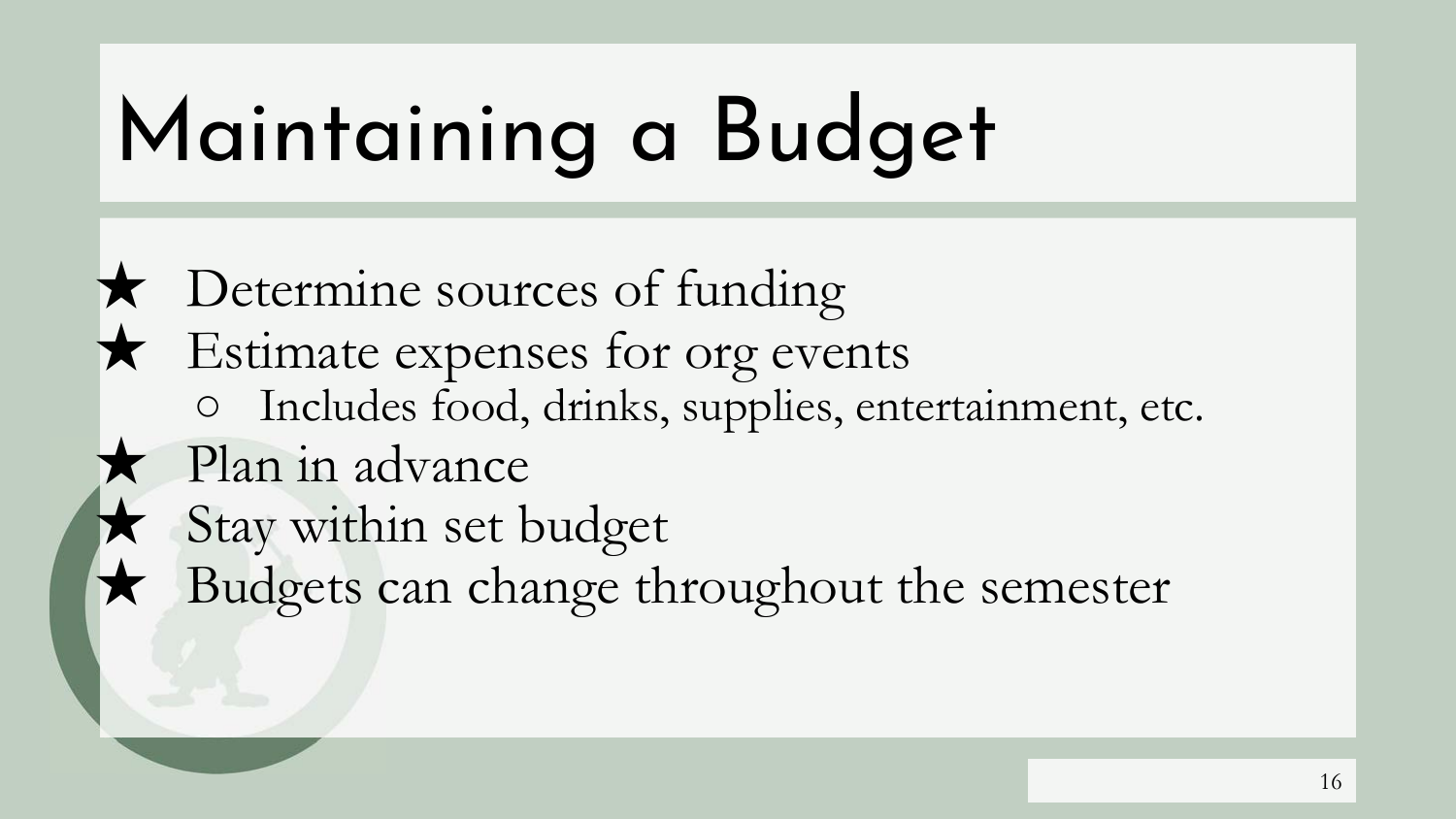### Think of an Operating Funds

★ ASWU provides funding for events but not for operating expenditures such as meetings, organization t-shirts, or other exclusive events. ○ An event has to be open to all students. Think of charging each member a small membership fee to keep your organization running. Or hold fundraisers.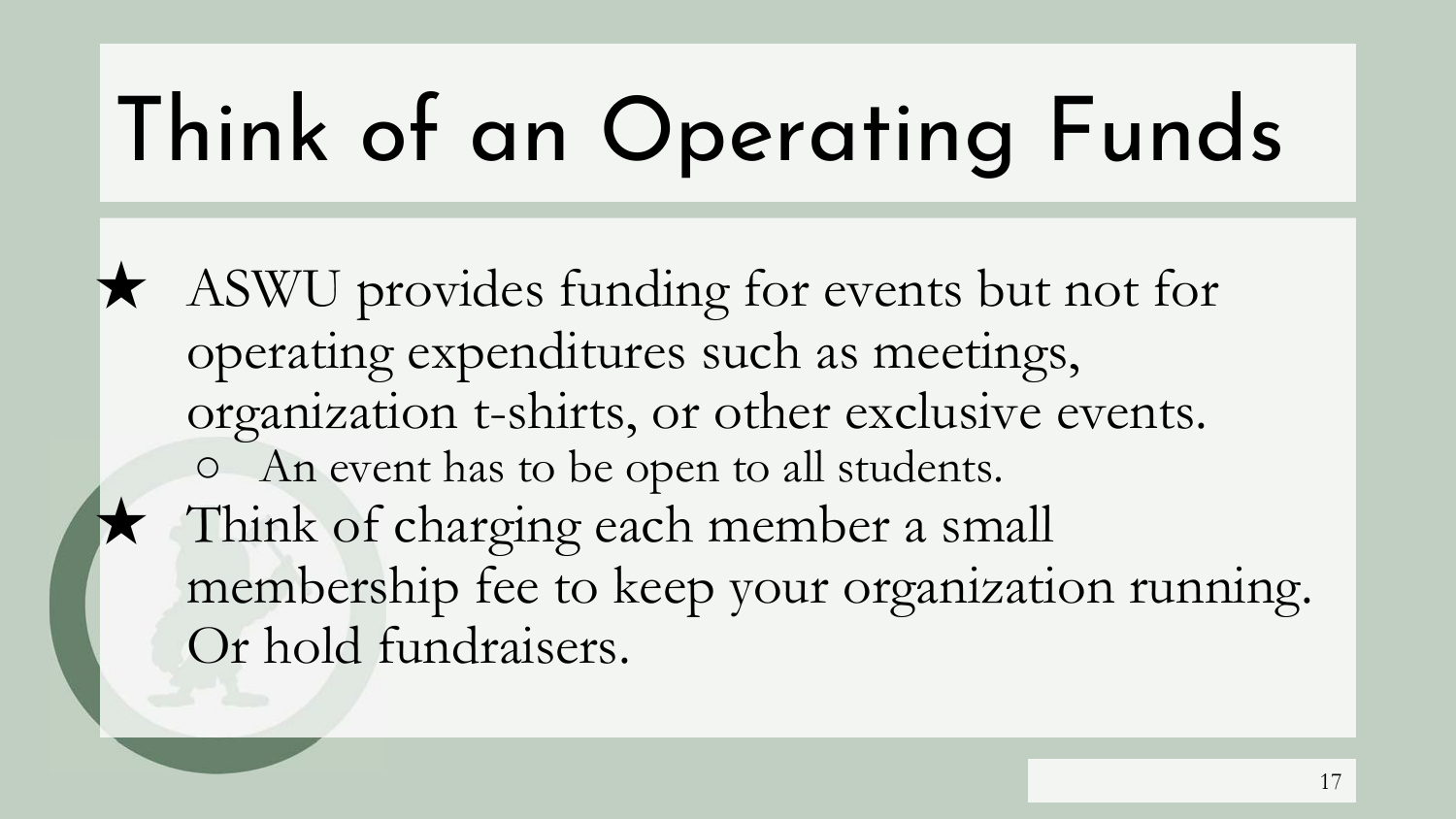## Responsibilities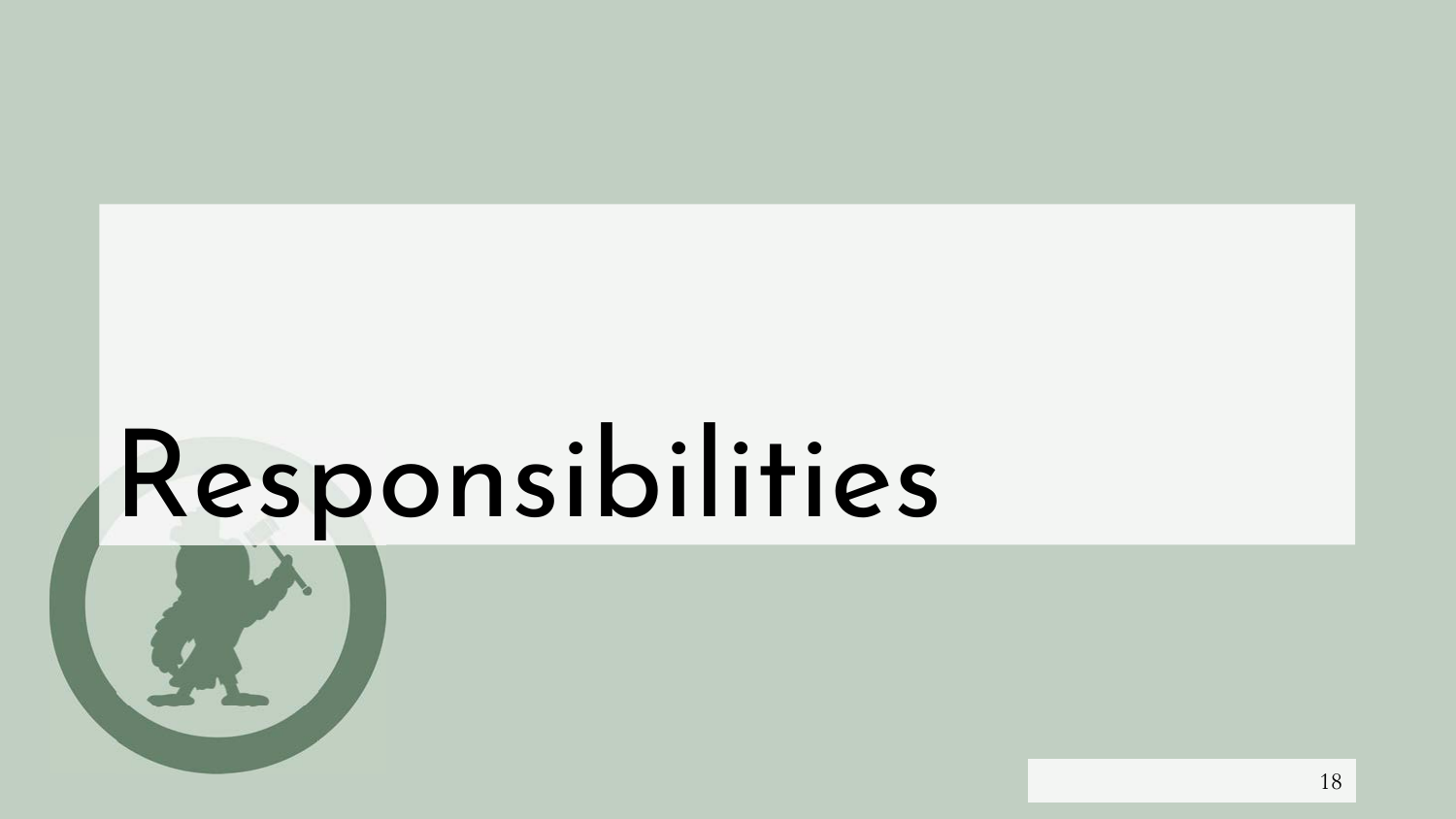#### Treasurer

★ Weekly/bi-weekly account printouts are received from the Business Office ★ Keeps copies of all receipts/transactions Maintain the budget Keeps the interest of the student org and members in mind